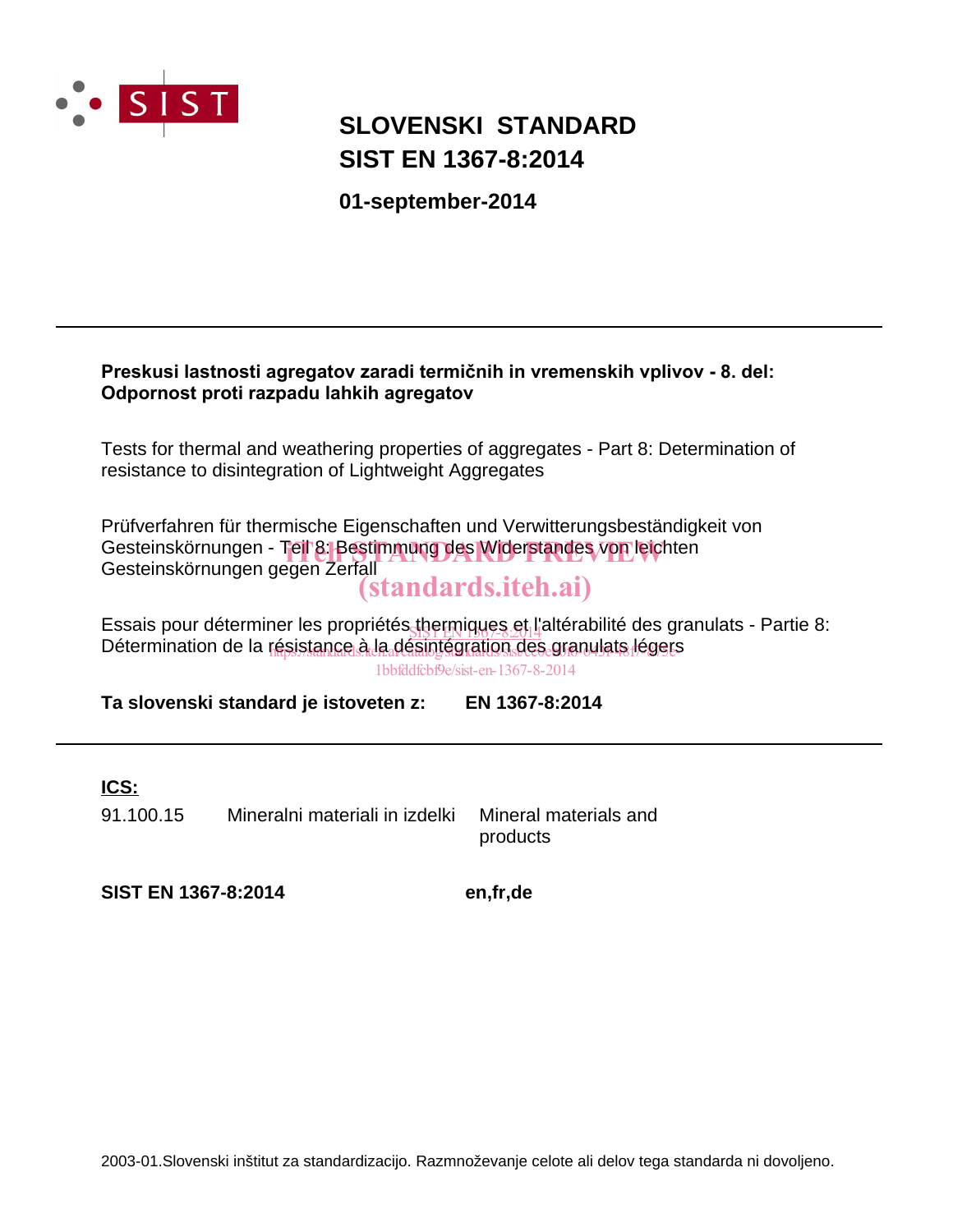**SIST EN 1367-8:2014**

# iTeh STANDARD PREVIEW (standards.iteh.ai)

SIST EN 1367-8:2014 https://standards.iteh.ai/catalog/standards/sist/ce0eb0f6-643f-48f7-875e-1bbfddfcbf9e/sist-en-1367-8-2014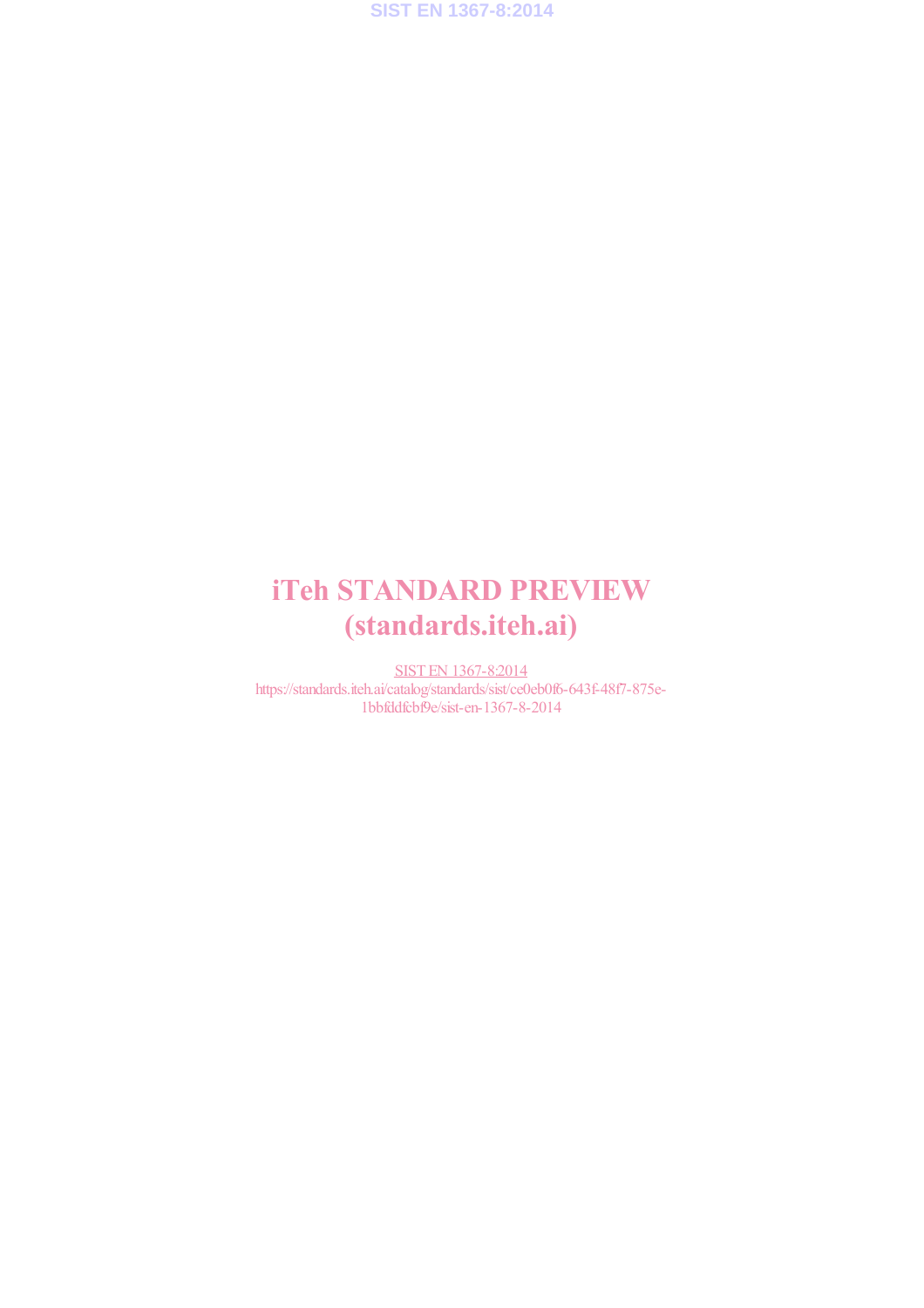#### **SIST EN 1367-8:2014**

# EUROPEAN STANDARD NORME EUROPÉENNE EUROPÄISCHE NORM

# **EN 1367-8**

April 2014

ICS 91.100.15

English Version

# Tests for thermal and weathering properties of aggregates - Part 8: Determination of resistance to disintegration of Lightweight **Aggregates**

Essais pour déterminer les propriétés thermiques et l'altérabilité des granulats - Partie 8: Détermination de la résistance à la désintégration des granulats légers

 Prüfverfahren für thermische Eigenschaften und Verwitterungsbeständigkeit von Gesteinskörnungen - Teil 8: Bestimmung des Widerstandes von leichten Gesteinskörnungen gegen Zerfall

This European Standard was approved by CEN on 16 February 2014.

CEN members are bound to comply with the CEN/CENELEC Internal Regulations which stipulate the conditions for giving this European Standard the status of a national standard without any alteration. Up-to-date lists and bibliographical references concerning such national standards may be obtained on application to the CEN-CENELEC Management Centre or to any CEN member.

This European Standard exists in three official versions (English, French, German). A version in any other language made by translation This European Standard exists in three official versions (English, French, German). A version in any other language made by translation<br>under the responsibility of a CEN member into its own language and notified to the CEN status as the official versions.

CEN members are the national standards bodies of Austria, Belgium, Bulgaria, Croatia, Cyprus, Czech Republic, Denmark, Estonia, Finland, Former Yugoslav Republic of Macedonia, France, Germany, Greece, Hungary, Iceland, Ireland, Italy, Latvia, Lithuania,<br>Luxembourg, Malta, Netherlands. Nonvad Spandard Bornaga Bomania Shougha Sistrania Shain, Sweden, Luxembourg, Malta, Netherlands, Norway, Poland, Portugal, Romania, Slovakia, Slovenia, Spain, Sweden, Switzerland, Turkey and United<br>Kingdom. Kingdom.



EUROPEAN COMMITTEE FOR STANDARDIZATION COMITÉ EUROPÉEN DE NORMALISATION EUROPÄISCHES KOMITEE FÜR NORMUNG

**CEN-CENELEC Management Centre: Avenue Marnix 17, B-1000 Brussels** 

Ref. No. EN 1367-8:2014 E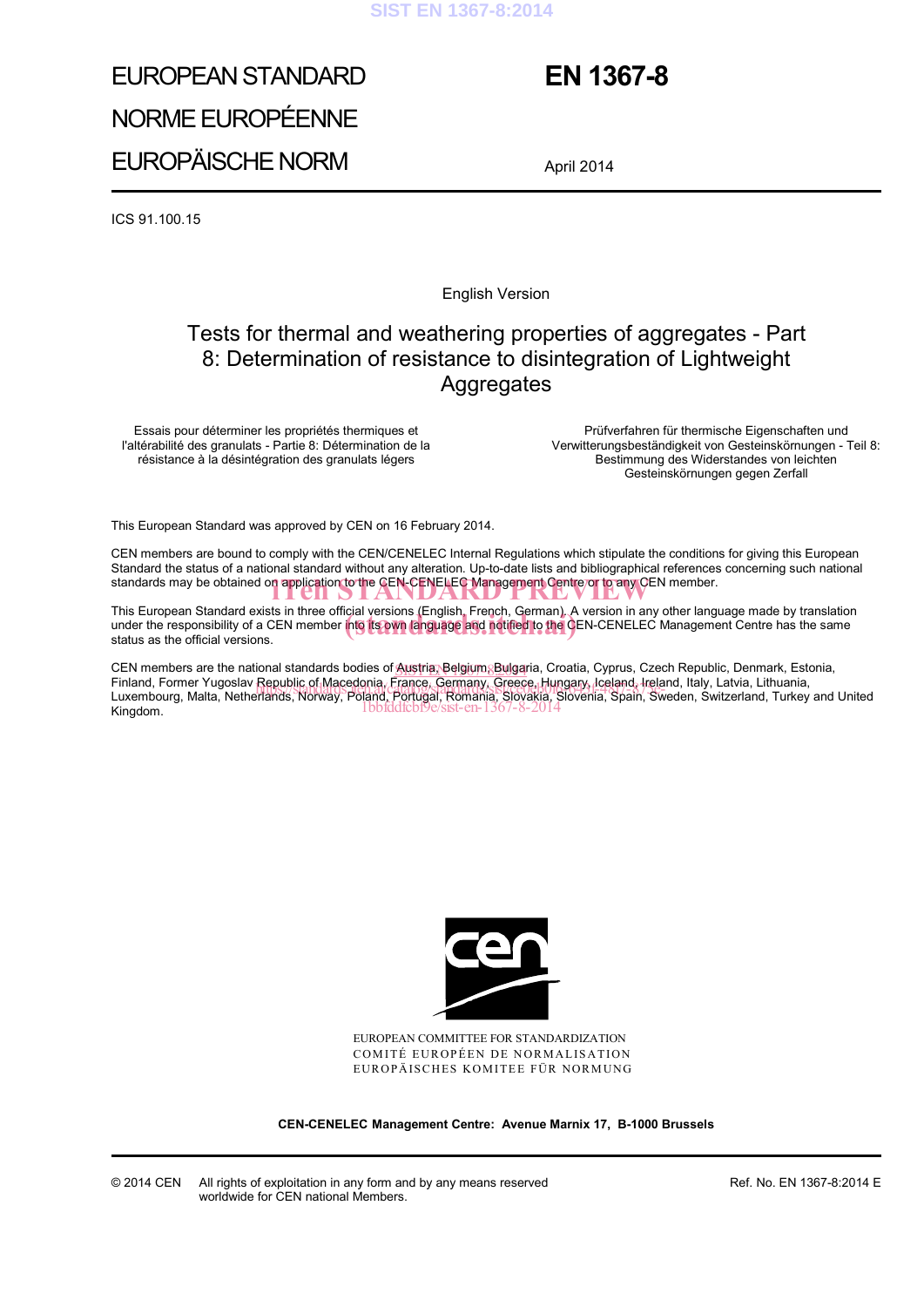### **SIST EN 1367-8:2014**

# EN 1367-8:2014 (E)

# **Contents**

| 1              |                                                                                                                      |  |  |
|----------------|----------------------------------------------------------------------------------------------------------------------|--|--|
| $\mathbf{2}$   |                                                                                                                      |  |  |
| 3              |                                                                                                                      |  |  |
| 4              |                                                                                                                      |  |  |
| 5              |                                                                                                                      |  |  |
| 6              |                                                                                                                      |  |  |
| $\overline{7}$ |                                                                                                                      |  |  |
| 7.1            |                                                                                                                      |  |  |
| 7.2            |                                                                                                                      |  |  |
| 7.3            |                                                                                                                      |  |  |
| 8              |                                                                                                                      |  |  |
| 8.1            |                                                                                                                      |  |  |
| 8.2            |                                                                                                                      |  |  |
| 9              |                                                                                                                      |  |  |
|                | Calculation and expression of results<br><b>STANDATOS.ITCH.AI STANDATOS.ITCH.AI EXPRESSION CONSUMER THESE REPORT</b> |  |  |
| 10             |                                                                                                                      |  |  |
| 10.1           |                                                                                                                      |  |  |
| 10.2           |                                                                                                                      |  |  |
|                |                                                                                                                      |  |  |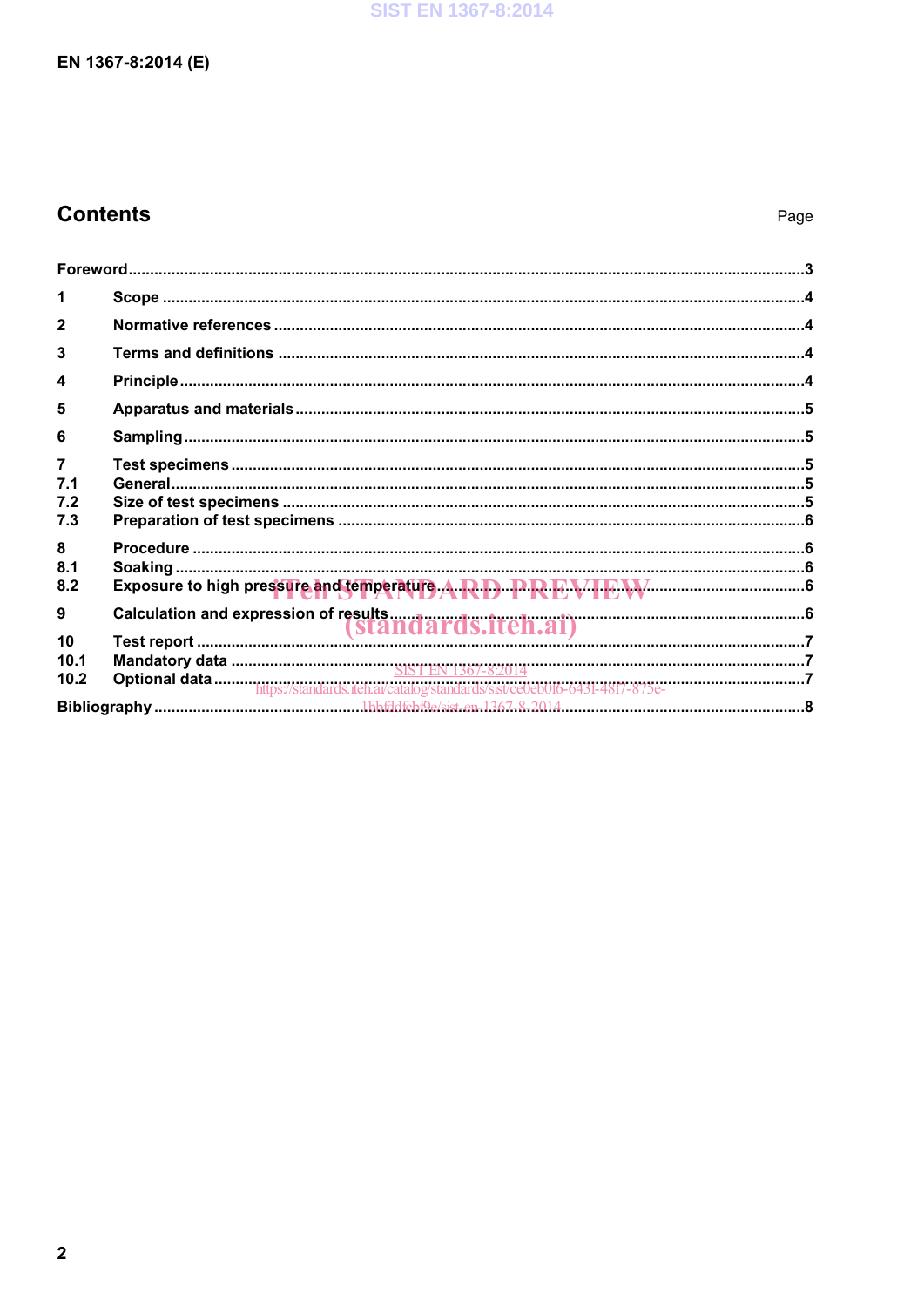# **Foreword**

This document (EN 1367-8:2014) has been prepared by Technical Committee CEN/TC 154 "Aggregates", the secretariat of which is held by BSI.

This European Standard shall be given the status of a national standard, either by publication of an identical text or by endorsement, at the latest by October 2014, and conflicting national standards shall be withdrawn at the latest by October 2014.

Attention is drawn to the possibility that some of the elements of this document may be the subject of patent rights. CEN [and/or CENELEC] shall not be held responsible for identifying any or all such patent rights.

EN 1367 "Tests for thermal and weathering properties of aggregates" consists of the following parts:

- *Part 1: Determination of resistance to freezing and thawing*
- *Part 2: Magnesium sulfate test*
- *Part 3: Boiling test for "Sonnenbrand Basalt"*
- *Part 4: Determination of drying shrinkage*
- *Part 5: Determination of resistance to thermal shock* REVIEW
- Part 6: Determination of resistance to freezing and thawing in the presence of salt (NaCl)
- *Part 7: Determination of resistance to freezing and thawing of Lightweight Aggregates* SIST EN 1367-8:2014
- Part 8: Determination of earstands of dargesting of the file of the present document) 1bbfddfcbf9e/sist-en-1367-8-2014

Test methods for other properties of aggregates are covered by parts of the following European Standards:

- EN 932, *Tests for general properties of aggregates*
- EN 933*, Tests for geometrical properties of aggregates*
- EN 1097, *Tests for mechanical and physical properties of aggregates*
- EN 1744, *Tests for chemical properties of aggregates*
- EN 13179, *Tests for filler aggregate used in bituminous mixtures*

NOTE This document supersedes the test method described in EN 13055–1:2002, Annex B.

According to the CEN/CENELEC Internal Regulations, the national standards organisations of the following countries are bound to implement this European Standard: Austria, Belgium, Bulgaria, Croatia, Cyprus, Czech Republic, Denmark, Estonia, Finland, Former Yugoslav Republic of Macedonia, France, Germany, Greece, Hungary, Iceland, Ireland, Italy, Latvia, Lithuania, Luxembourg, Malta, Netherlands, Norway, Poland, Portugal, Romania, Slovakia, Slovenia, Spain, Sweden, Switzerland, Turkey and the United Kingdom.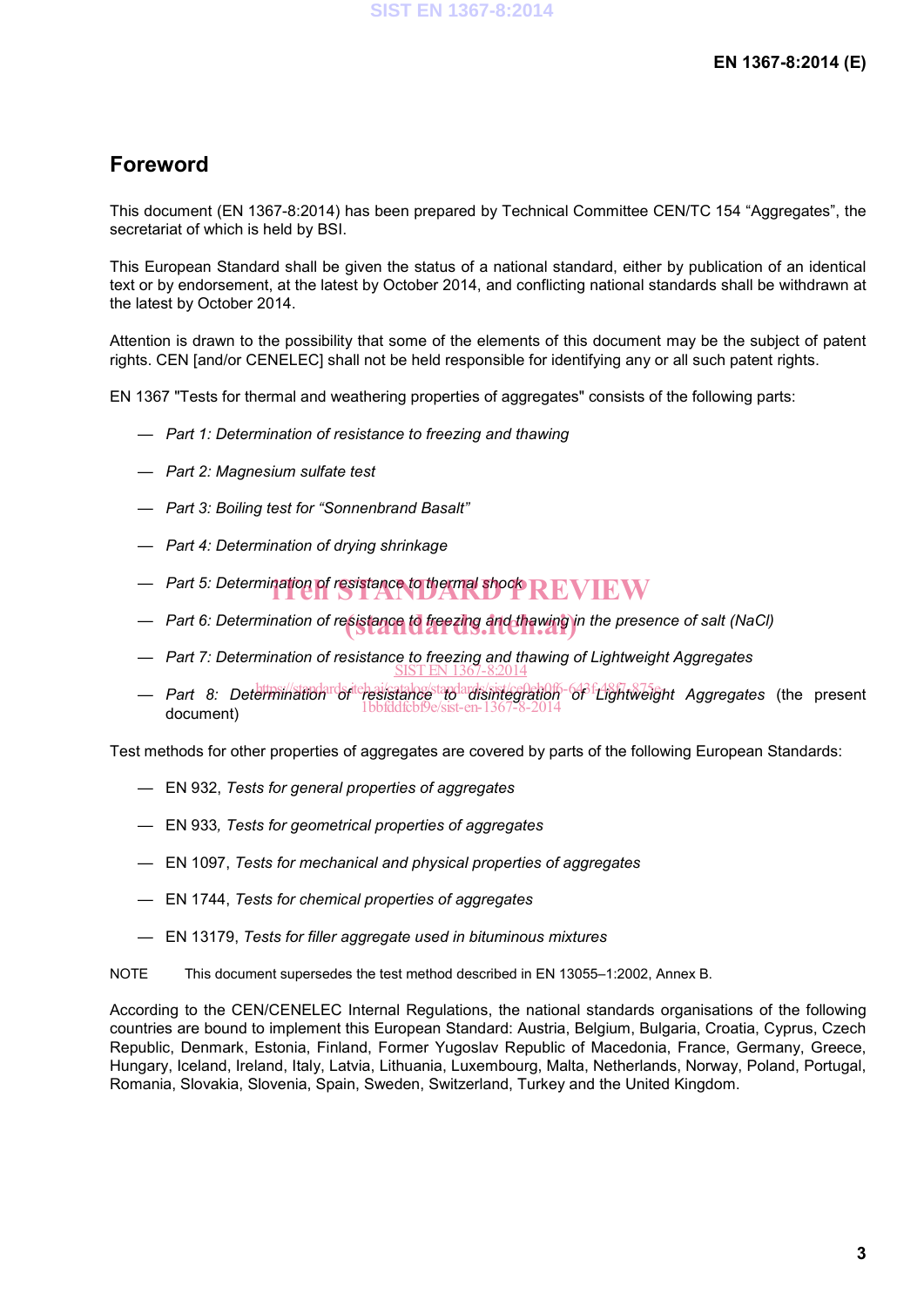#### **1 Scope**

This European Standard specifies the reference test method used for type testing, and in case of dispute, for determining the resistance to disintegration of lightweight aggregates (LWA) in accordance with EN 13055. For other purposes, in particular for factory production control, other methods may be used provided that an appropriate working relationship with the reference method has been established The test is applicable to LWA with particle size no lower than 4 mm and up to a maximum size of 32 mm.

#### **2 Normative references**

The following documents, in whole or in part, are normatively referenced in this document and are indispensable for its application. For dated references, only the edition cited applies. For undated references, the latest edition of the referenced document (including any amendments) applies.

EN 932-1, *Tests for general properties of aggregates - Part 1: Methods for sampling*

EN 932-2, *Tests for general properties of aggregates - Part 2: Methods for reducing laboratory samples*

EN 932-5, *Tests for general properties of aggregates - Part 5: Common equipment and calibration*

EN 933-2, *Tests for geometrical properties of aggregates - Part 2: Determination of particle size distribution - Test sieves, nominal size of apertures*

EN 13055-1, Lightweight aggregates - Part 1: Lightweight aggregates for concrete, mortar and grout

EN 13055-2, Lightweight aggregates - Part 2: Lightweight aggregates for bituminous mixtures and surface *treatments and for unbound and bound applications*

> SIST EN 1367-8:2014 https://standards.iteh.ai/catalog/standards/sist/ce0eb0f6-643f-48f7-875e-1bbfddfcbf9e/sist-en-1367-8-2014

## **3 Terms and definitions**

For the purposes of this document, the terms and definitions given in EN 13055-1, EN 13055-2 and the following apply.

#### **3.1**

#### **test specimen**

sample used in single determination when a test method requires more than one determination of a property

#### **3.2**

#### **constant mass**

mass determined by successive weighings performed 1 h apart and not differing by more than 0,1 %

Note 1 to entry: In many cases constant mass can be achieved after a test portion has been dried for a predetermined period in a specified oven at (110  $\pm$  5) °C. Test laboratories can determine the time required to achieve constant mass for specific types and sizes of sample dependent upon the drying capacity of the oven used.

### **4 Principle**

Lightweight aggregates soaked in water are exposed to high pressure and temperature to measure the resistance to disintegration.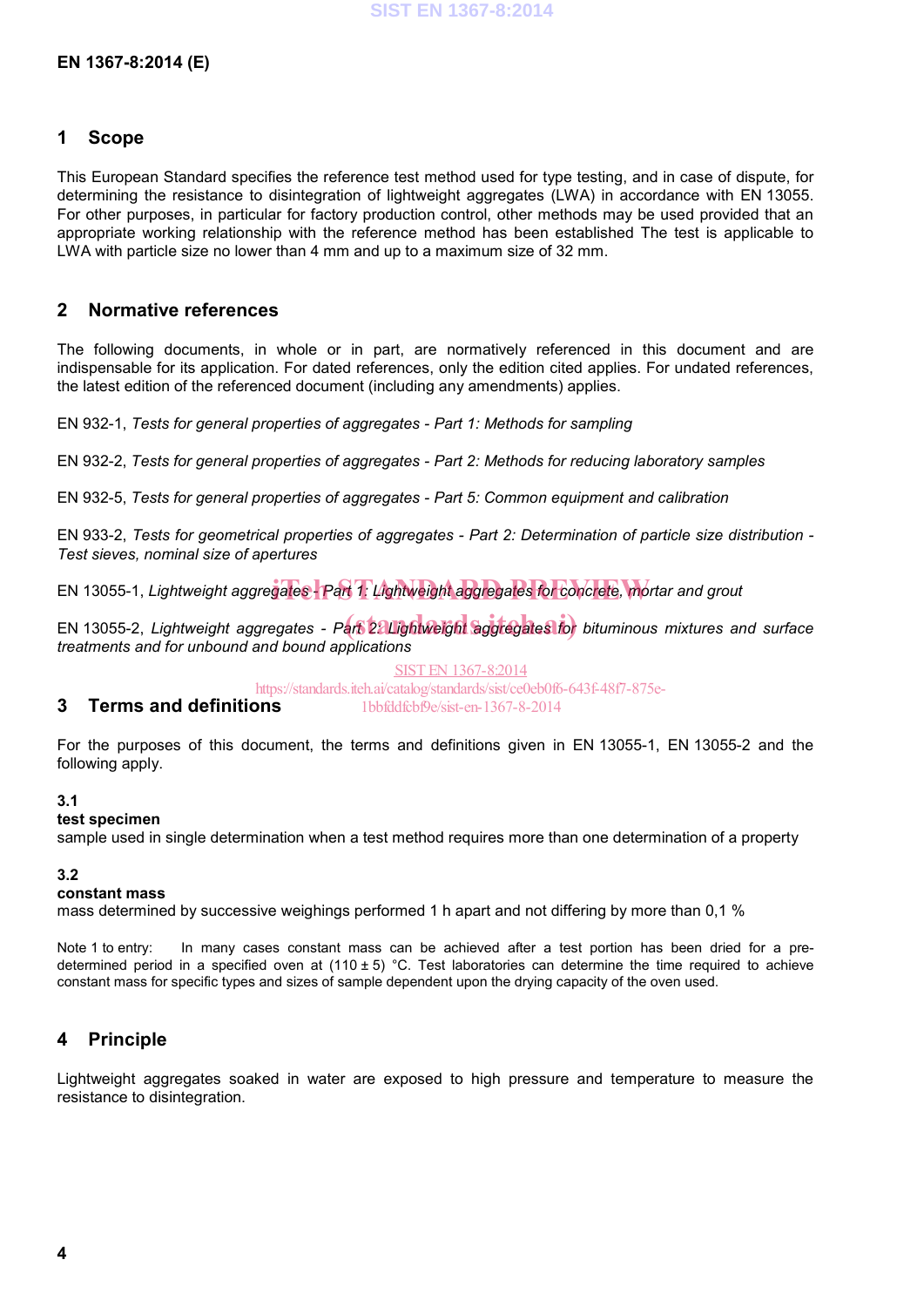## **5 Apparatus and materials**

**5.1** All apparatus, unless otherwise stated, shall conform to the general requirements of EN 932-5.

**5.2** Thermostatically controlled saturated steam autoclave, of suitable capacity and capable of raising the test specimens from ambient temperature to (215  $\pm$  5) °C in (60  $\pm$  5) min and maintaining this temperature for  $(180 \pm 10)$  min, at a pressure of  $(2 \pm 0.2)$  MPa.

In addition, the autoclave shall be capable of allowing the test specimens to cool to  $(30 \pm 10)$  °C in  $(90 \pm 10)$  min.

**5.3** Test sieves, in accordance with EN 933-2.

**5.4** Balance, capable of weighing test specimens up to 400 g with an accuracy of ± 0,04 g and test specimens above 400 g with an accuracy of 0,1 g.

**5.5** Thermostatically controlled ventilated drying oven, capable of maintaining a temperature of  $(110 \pm 5)$  °C.

**5.6** Two metal containers, suitable for holding the lightweight aggregate in the autoclave.

**5.7** Water, distilled or deionised.

**5.8** Grid, of a suitable size and aperture to prevent the lightweight aggregates floating out of the container and to prevent any loss of whole aggregates DARD PREVIEW

# (standards.iteh.ai)

### **6 Sampling**

SIST EN 1367-8:2014

Sampling and sample reduction shall be carried out in accordance with EN 932-1 and EN 932-2.

1bbfddfcbf9e/sist-en-1367-8-2014

### **7 Test specimens**

#### **7.1 General**

Two individual test specimens shall be used. The test specimens shall be obtained in accordance with EN 932-2 by sample reduction. Particles of oversize (>*D*) and undersize (<*d*) shall be removed.

#### **7.2 Size of test specimens**

The quantities for each of the two individual test specimens shall be chosen according to the upper size of the aggregates as shown in Table 1. Deviations of  $\pm$  5 % in the volume of the test specimens are permissible.

| Maximum aggregate size | Approximate volume of the<br>test specimen |
|------------------------|--------------------------------------------|
| (mm)                   |                                            |
|                        | 0.5                                        |
| 16                     | 1,0                                        |
| 32                     | 1.5                                        |

#### **Table 1 — Test specimen volumes required**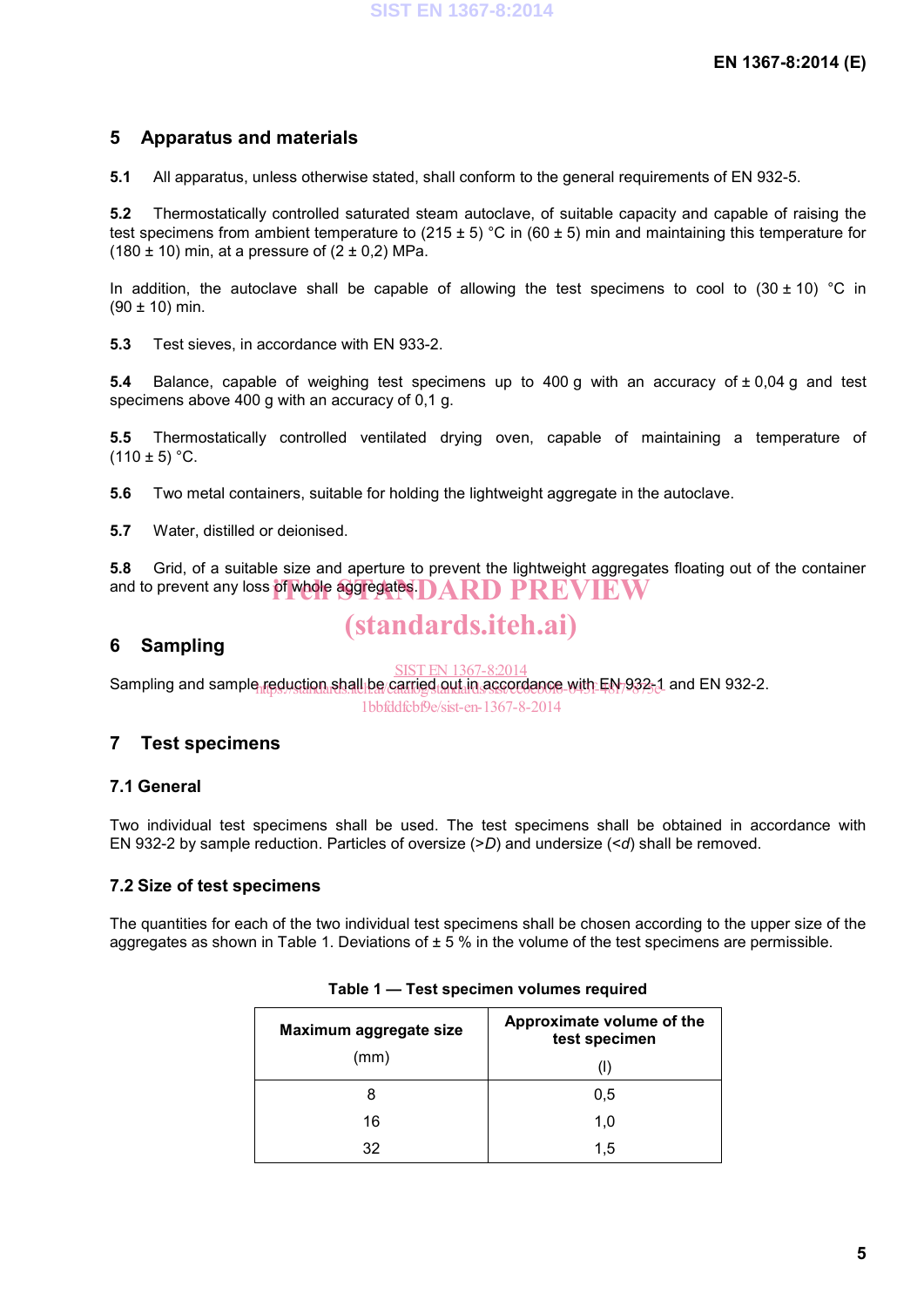#### **7.3 Preparation of test specimens**

Wash the test specimens on the lower (*d*) test sieve. Dry the test specimens to constant mass. Allow to cool to ambient temperature and weigh immediately ( $M_1$ , see Clause 9).

Weighing shall be carried out to the following accuracies:

- Test specimens up to 400 g: to  $\pm$  0,04 g.
- Test specimens above 400 g: to  $\pm$  0,1 g.

### **8 Procedure**

#### **8.1 Soaking**

Soak the two test specimens in distilled or deionised water at ambient temperature for  $(72 \pm 1)$  h, ensuring that the water covers the test specimens by at least 10 mm. In order to prevent the test specimens floating, the specimens are kept submerged by a grid as specified in 5.8. Remove the lightweight aggregate from the distilled or deionised water and allow the specimens to drain on a sieve with a maximum size of 2 mm for about 15 min.

#### **8.2 Exposure to high pressure and temperature**

Place each drained test specimen in the metal container specified in 5.6 and place in the autoclave.

Raise the autoclave to a pressure of  $(2 \pm 0.2)$  MPa and a temperature of  $(215 \pm 5)$  °C in  $(90 \pm 5)$  min, and

maintain this pressure and temperature for (180  $\pm$  5) min. Allow to cool to (30  $\pm$  10) °C in (90  $\pm$  5) min. SIST EN 1367-8:2014

Transfer the containers and contents for the byen and dry arc (1906-643f 643f 676f8f7 frass and allow to cool. Weigh each test specimen ( $M_1$ ). 1bbfddfcbf9e/sist-en-1367-8-2014

Carefully screen each of the test specimens on a sieve having an aperture size that is half the lower size sieve used to prepare the test specimen (e.g. in case of the 8 mm to 16 mm fraction, use a test sieve of 4 mm aperture size).

Weigh the material passing through this sieve for each test specimen ( $M<sub>2</sub>$  see Clause 9).

## **9 Calculation and expression of results**

Calculate the loss in mass (*Z*i) of each test specimen in accordance with the following formula:

 $Z_i = [M_2/M_1] \times 100$ 

where

- *Z*<sup>i</sup> is the percentage loss in mass of the test specimen;
- $M<sub>1</sub>$  is the dry mass of the test specimen after autoclave testing and before sieving, in grams;

*M*<sub>2</sub> is the dry mass of the test specimen after autoclave testing, that is passing the specified sieve, in grams.

Express  $Z_i$  to the nearest 0,01 %.

Calculate *Z* as the mean of the two individual test results to the nearest 0,1 %.